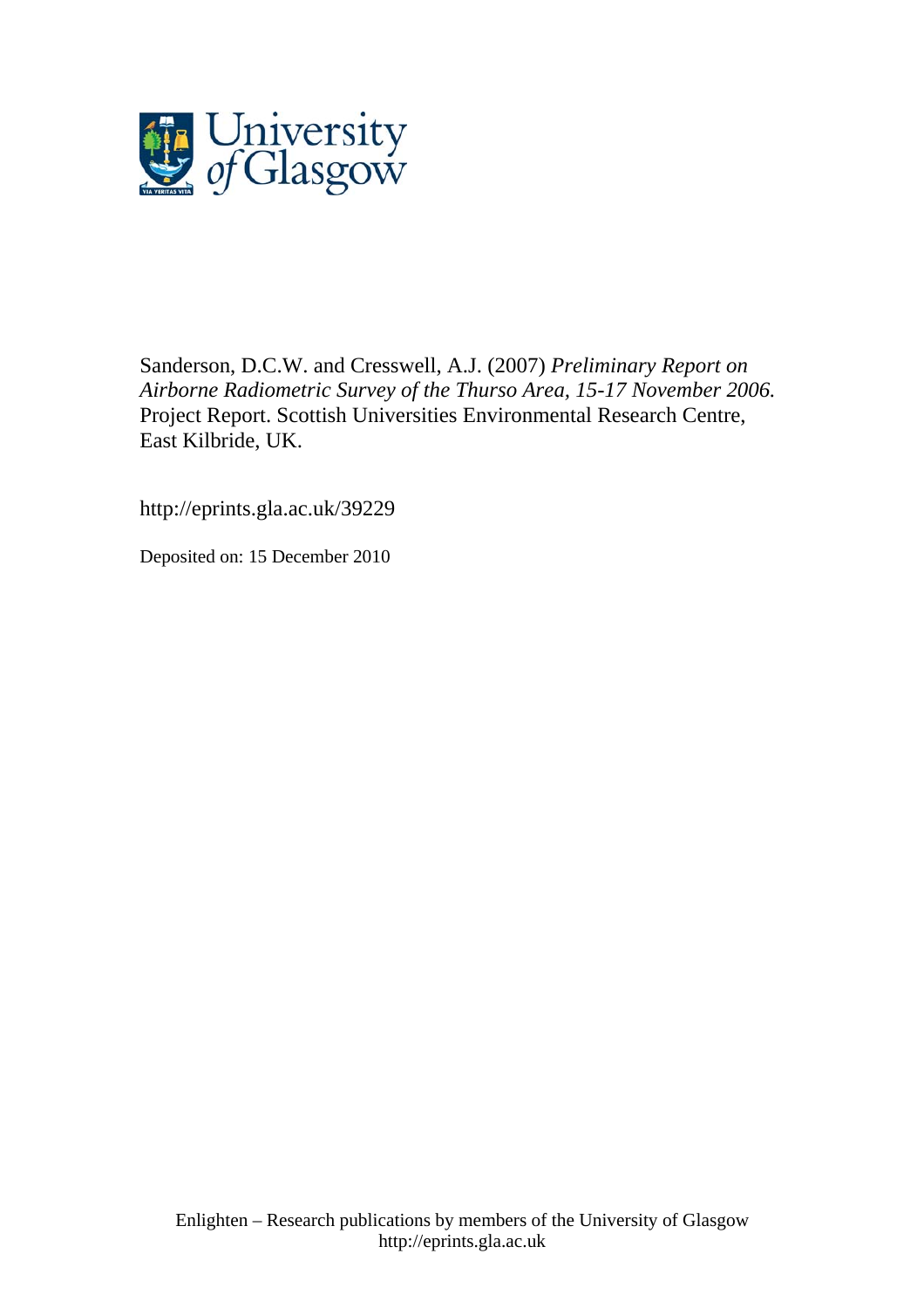

# **Preliminary Report on Airborne Radiometric Survey of the Thurso Area, 15th to 17th November 2006.**

D.C.W. Sanderson, A.J. Cresswell Scottish Universities Environmental Research Centre

East Kilbride Glasgow G75 OQF Telephone: 01355 223332 Fax: 01355 229898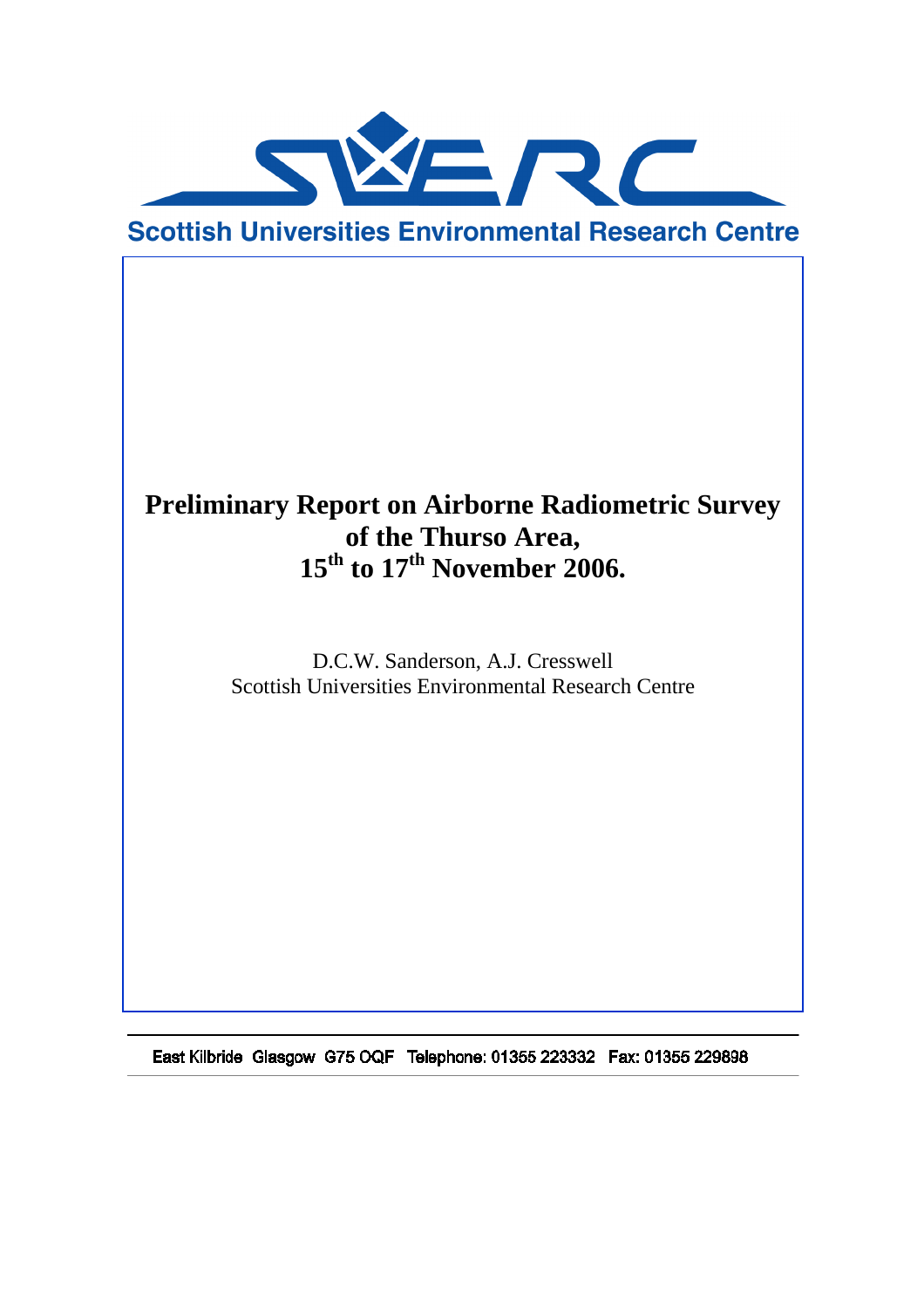# **CONTENTS**

# **FIGURES AND TABLES**

| Figure 1.1: Survey areas for this work, showing the areas for regional overview survey (red)       |
|----------------------------------------------------------------------------------------------------|
| and detailed survey around the Forss Water and Thurso River (blue, with the 500 m                  |
|                                                                                                    |
|                                                                                                    |
| Table 3.1: Comparison between ground based and airborne data on the field at DERC. 5               |
| Figure 3.1: Measured spectrum from the field at DERC with the natural series components            |
| determined by least squares fitting above 1 MeV, the resulting fitted spectrum (in red)            |
|                                                                                                    |
|                                                                                                    |
|                                                                                                    |
|                                                                                                    |
|                                                                                                    |
|                                                                                                    |
| Figure 4.6: <sup>137</sup> Cs distribution in the area around Forss Water and the Thurso River. 13 |
| Figure 4.7: <sup>40</sup> K distribution in the area around Forss Water and the Thurso River14     |
| Figure 4.8: <sup>214</sup> Bi distribution in the area around Forss Water and the Thurso River15   |
| Figure 4.9: <sup>208</sup> Tl distribution in the area around Forss Water and the Thurso River16   |
| Figure 4.10: Gamma Dose Rate distribution in the area around Forss Water and the Thurso            |
|                                                                                                    |
|                                                                                                    |
|                                                                                                    |
|                                                                                                    |
|                                                                                                    |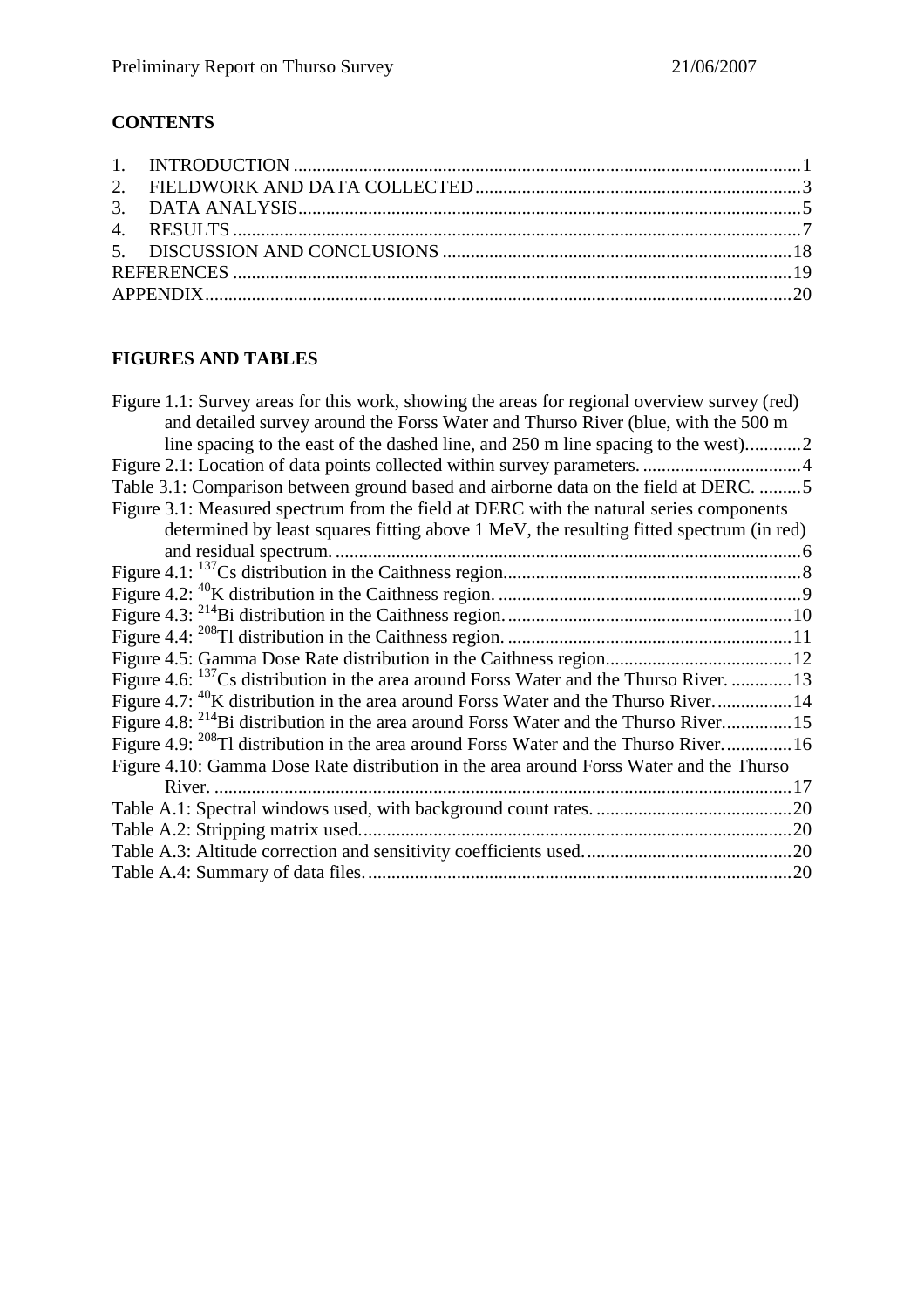## **1. INTRODUCTION**

An airborne survey of the area around Dounreay in 1998 revealed a number of small  $^{137}Cs$ features on meander-bends of Forss Water (ref needed). This survey was restricted to the area in the immediate vicinity of the Dounreay site, and didn't include the upper reaches of the river or the catchment.

The survey reported here intended to better define these features, assess the  $137Cs$  distribution in the catchment area of Forss Water to assist in determining the source of this activity, and examine River Thurso to determine if similar features exist there. In addition, a sparse survey of the region has been conducted to provide an overview of the radiation environment in this region.

A 15x20 km survey area, with corners at ND010680 and ND160480, covered the Forss Water and much of the length of River Thurso, with some of the catchments of these two rivers. The westernmost 5 km of this area was surveyed at 250 m line spacing, with the remainder at 500 m line spacing. In addition, free-flown flights were conducted along the lengths of the two rivers. This survey provides detailed information on the radiation environment immediately relevant to the definition of the extents and potential sources of the <sup>137</sup>Cs features on the river systems. A larger 60x31 km area, with corners at NC700660 and ND300350, was defined to provide an overview of the general radiation environment of the region. Lines were flown at 5 km spacing. These areas are shown in figure 1.1.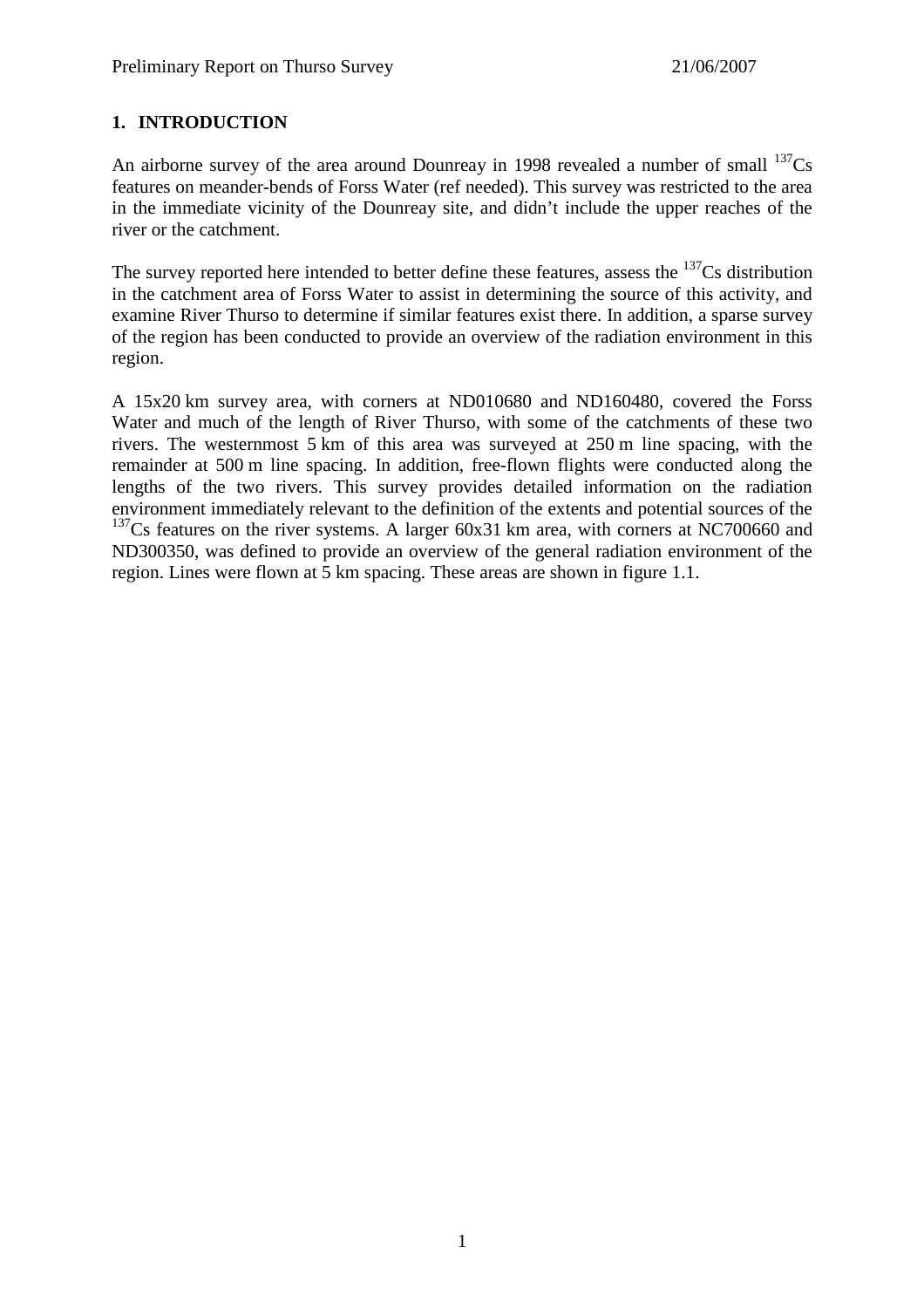

Figure 1.1: Survey areas for this work, showing the areas for regional overview survey (red) and detailed survey around the Forss Water and Thurso River (blue, with the 500 m line spacing to the east of the dashed line, and 250 m line spacing to the west).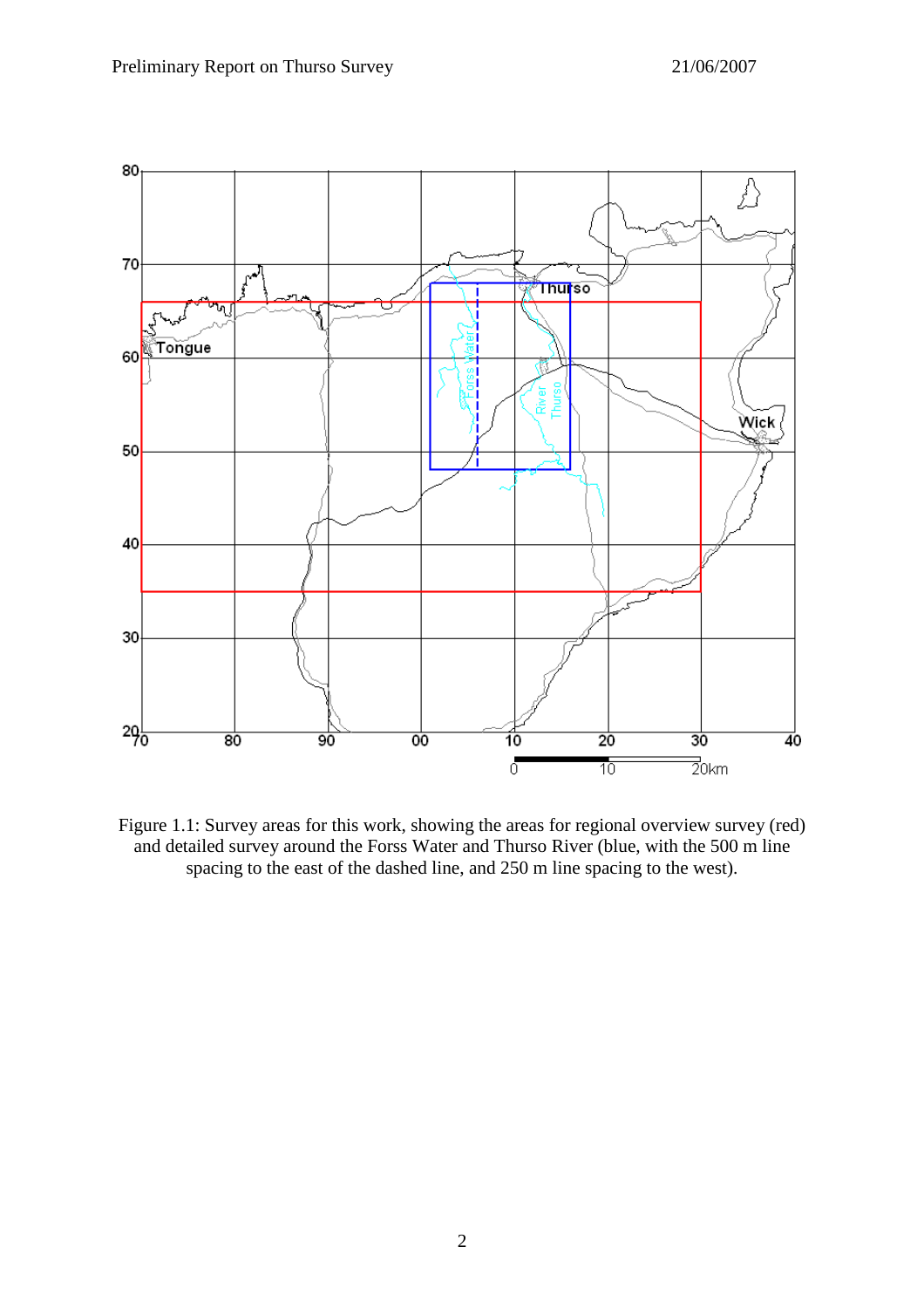#### **2. FIELDWORK AND DATA COLLECTED**

The SUERC AGS equipment was installed in a twin engine AS255 Squirrel helicopter at Inverness Airport on Tuesday  $14<sup>th</sup>$  November 2006. The functionality of the equipment was verified, and the radar altimeter input to the system calibrated on the morning of the  $15<sup>th</sup>$ November before deployment to the survey area.

Between the  $15<sup>th</sup>$ -17<sup>th</sup> November, some 13.5 hours of data was logged. This included all the detailed survey area, with some lines truncated at the north to avoid the exclusion zone around Dounreay and the urban area of Thurso, flights along both the Forss Water and River Thurso, a calibration manoeuvre at the Decommissioning and Environmental Remediation Centre (DERC) near Thurso, and most of the western part of the larger regional survey area. Data that was collected outwith standard survey parameters (eg: where the ground clearance was too high or low, or where the GPS position wasn't defined) were removed from the data set. Figure 2.1 shows the location of each data point logged within survey parameters.

A stripping matrix was determined from measurements on the calibration pads at SUERC prior to the survey. No specific background measurements were recorded. Some data were collected on the  $15<sup>th</sup>$  November while crossing the Moray Firth, and were used as background values for initial analysis. However, these values proved to be significantly above background, resulting in an oversubtraction of the background from the survey data. Revised background values were then determined from data collected over Loch Calder, Loch Shurrery and Loch Rimsdale. It is recognised that these lochs are smaller than would be ideal for background measurements, and potentially too shallow, though the values determined from this data are similar to background measurements from other recent surveys.

The hover manoeuvre at DERC was used to define altitude correction coefficients for the system. Presently, working sensitivity factors have been used, with the dose rate and radionuclide activity at the calibration site determined using these. These working values were derived from measurements over a terrestrial calibration sites in SW Scotland in 1993, with a series of other terrestrial sites sampled for comparison (Sanderson *et al* 1993). This working calibration has been used for several surveys since then, and compared to ground measurements. Thirteen gamma spectrometry measurements were made on the site using a 2x2" NaI spectrometer mounted on a tripod at 1 m above the ground, from a centre point and the 2 m and 8 m rings of the standard SUERC calibration pattern.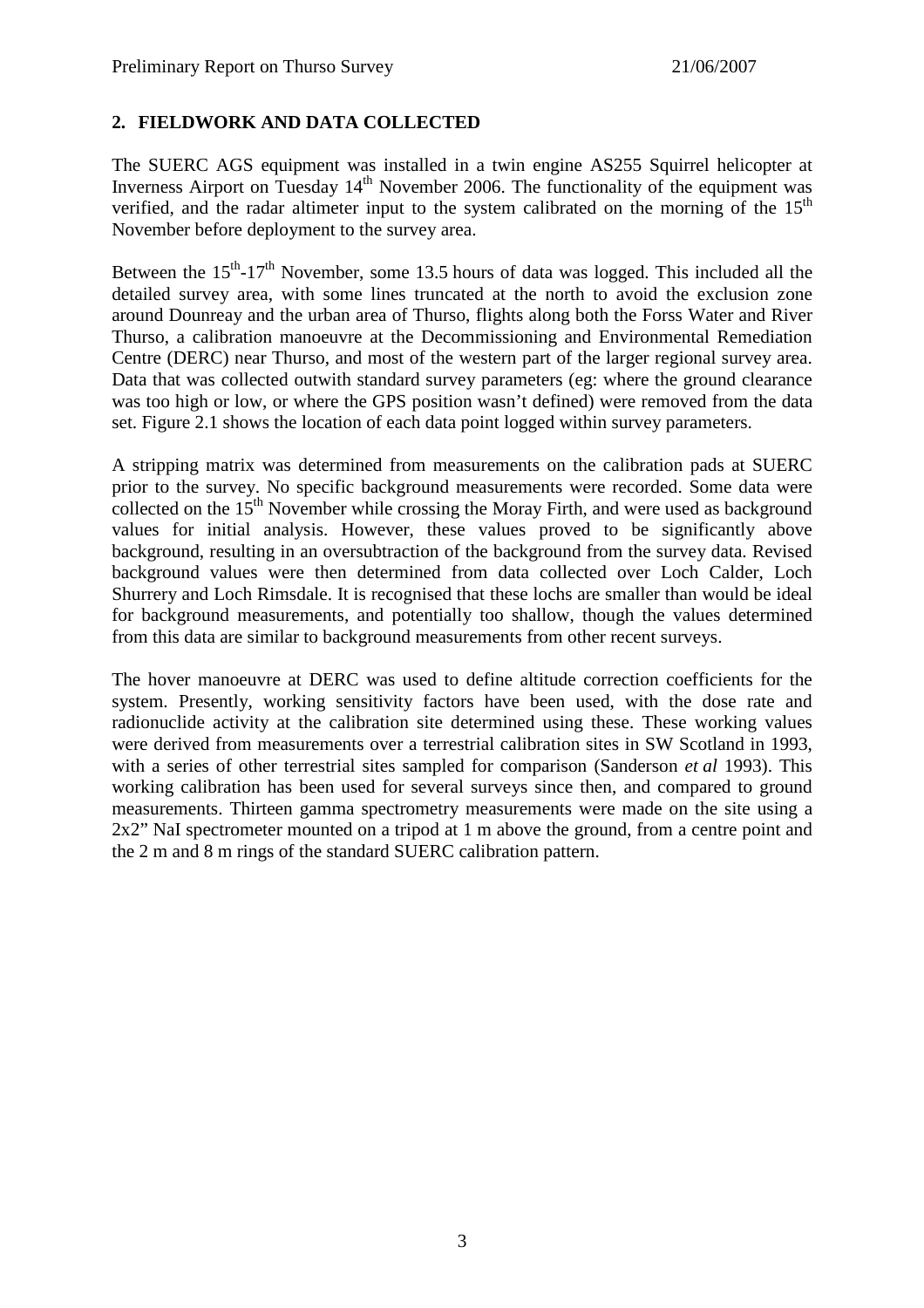

Figure 2.1: Location of data points collected within survey parameters.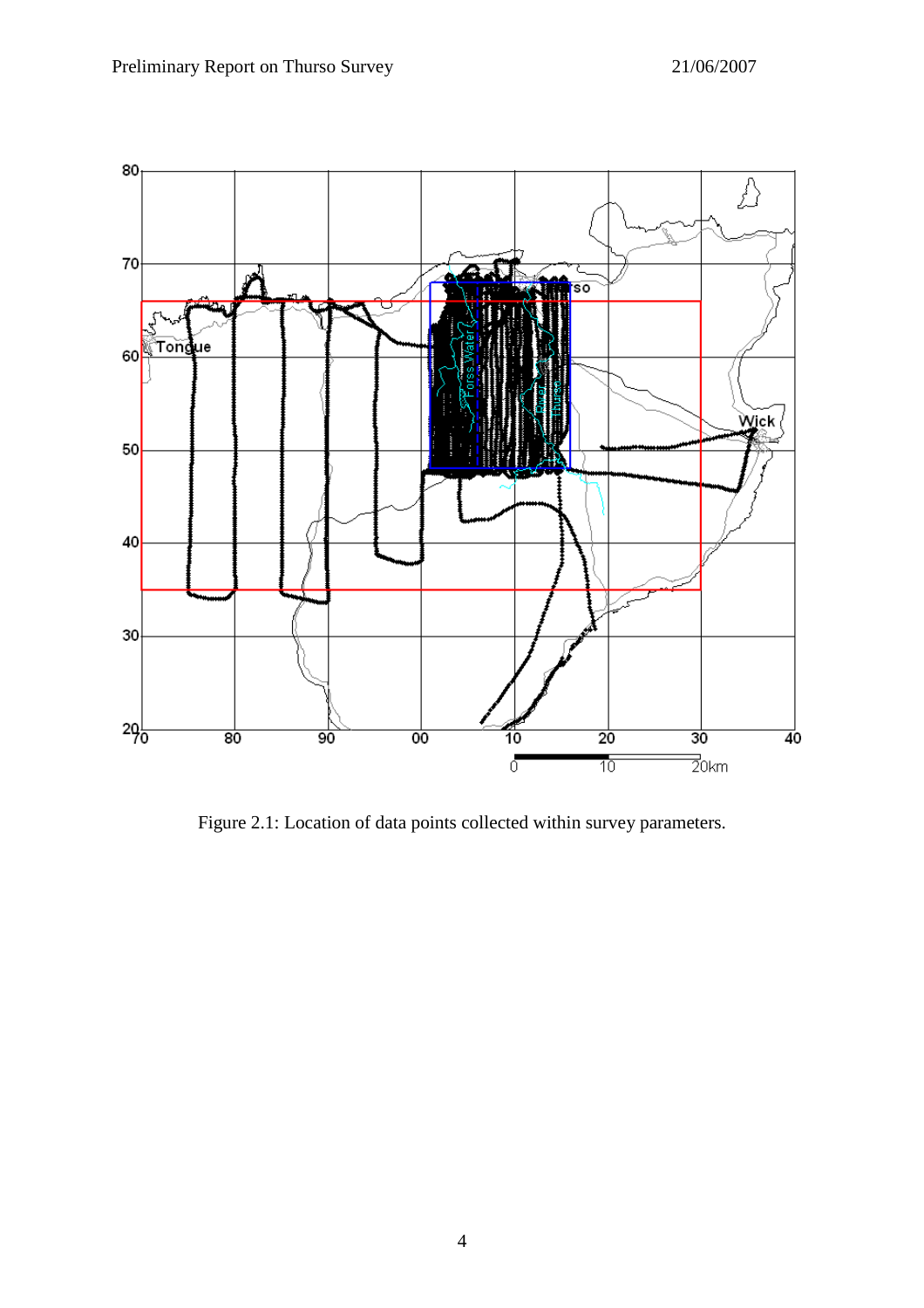#### **3. DATA ANALYSIS**

The data were analysed using a standard method of integrating spectral windows, stripping out interferences and calibrating the data (Sanderson *et al* 1994a,b, ICRU 1994, Allyson & Sanderson 2001, Cresswell *et al* 2006). The methods used extended the geological survey based techniques described by IAEA (IAEA 1991, 2003), in particular in addressing deconvolution of natural and anthropogenic spectral components and in combining empirical and theoretical sensitivity determinations for calibrating radiometric data. Preliminary calibrated data were determined using a combination of inherited calibration constants and values determined in the survey.

The ground based spectrometry data from the field near DERC were used to check the suitability of the working values of the sensitivity coefficients for the airborne data. The site is too small, and in the absence of soil sample data too poorly characterised, to provide a primary calibration. To determine the natural series activity concentrations on the site spectra recorded from three calibration pads at SUERC were fitted to the measured spectrum using a least squares fitting approach for energies above 1 MeV. Figure 3.1 shows the measured spectrum with the three fitted components and the residual spectrum. This results in an excellent fit to the measured spectrum, with a residual spectrum showing a clear  $137Cs$  peak and some scattered components.

Using activity concentrations and geometric correction factors for the pads (Grasty *et al* 1991), the concentrations of <sup>40</sup>K, <sup>214</sup>Bi and <sup>208</sup>Tl on the field can be determined. Dose rate can be estimated by several methods; using the count rate above 450 keV or 1350 keV or the energy deposited in the field spectrometer, or from the calculated concentrations of radionuclides. Table 3.1 gives the estimates of radionuclide concentrations and dose rate from both field and airborne data. Uncertainties of 10% are given for the ground based data, based on 5% standard deviation for the 13 dose rate measurements, 5% uncertainties on the least squares fitting and 1-2% uncertainties on the pad concentrations. The airborne data uncertainties are a combination of the standard error on the 50 measurements over the site and a 5% systematic uncertainty.

It can be seen that the <sup>208</sup>Tl and <sup>40</sup>K activity concentrations agree within 3 $\sigma$ , the airborne dose rate is a little bit higher and <sup>214</sup>Bi activity concentration much lower. Nevertheless, these do indicate that the airborne spectrometry system is operating in a manner that's comparable to the system used when the working calibration was originally defined, and hence that the working calibration is still suitable for this work.

| Parameter                                      |              | Ground Data       | Airborne Data   |
|------------------------------------------------|--------------|-------------------|-----------------|
| $\frac{137}{\text{Cs}}$ (kBq m <sup>-2</sup> ) |              |                   | $5.8 \pm 0.4$   |
| $^{40}$ K (Bq kg <sup>-1</sup> )               |              | $340 \pm 34$      | $288 + 15$      |
| $214$ Bi (Bq kg <sup>-1</sup> )                |              | $18.5 \pm 1.9$    | $10.0 + 0.7$    |
| $\frac{208}{\text{T1}}$ (Bq kg <sup>-1</sup> ) |              | $4.2 \pm 0.4$     | $4.3 \pm 0.2$   |
| Dose Rate                                      | $>450$ keV   | $0.271 \pm 0.015$ | $0.33 \pm 0.02$ |
| $(mGy a^{-1})$                                 | $>1350$ keV  | $0.273 \pm 0.015$ |                 |
|                                                | E dep        | $0.296 \pm 0.015$ |                 |
|                                                | ICRU53       | $0.26 \pm 0.03$   |                 |
|                                                | Luminescence | $0.29 \pm 0.03$   |                 |

Table 3.1: Comparison between ground based and airborne data on the field at DERC.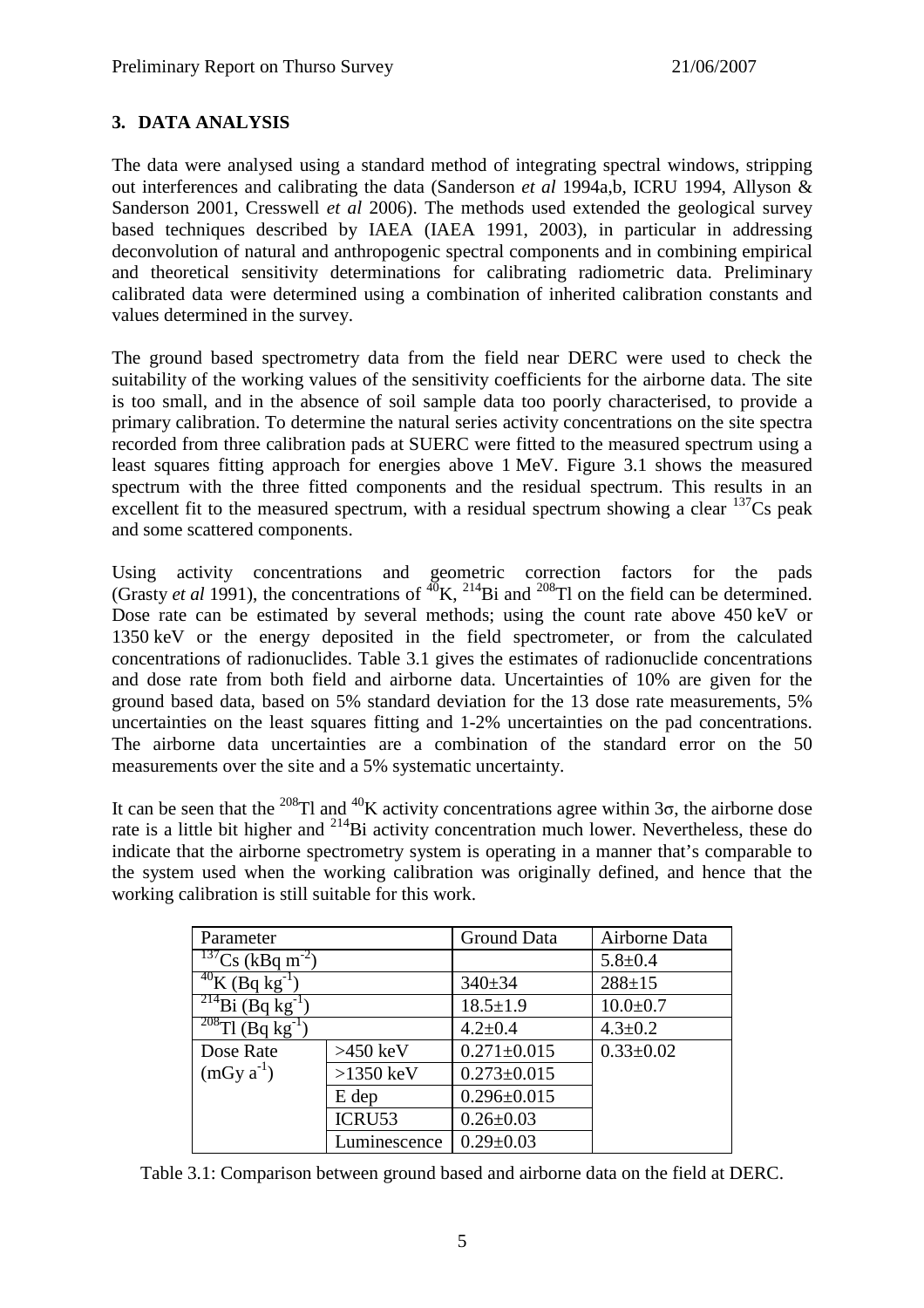

Figure 3.1: Measured spectrum from the field at DERC with the natural series components determined by least squares fitting above 1 MeV, the resulting fitted spectrum (in red) and residual spectrum.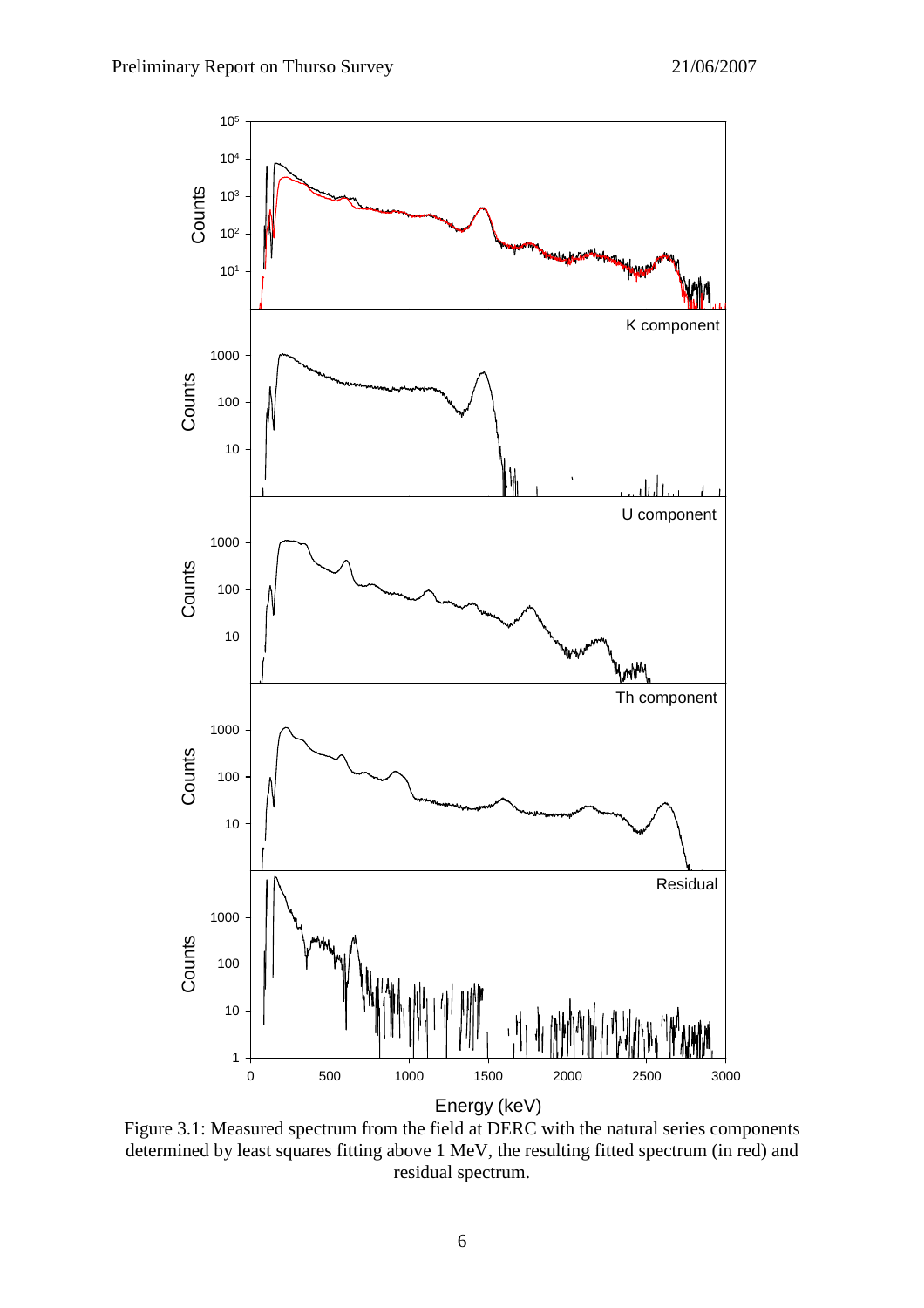The data were mapped with the SUERC AGS mapping software, which uses a modified inverse-distance weighted algorithm to produce bitmaps that are then registered into GIS systems. Working maps have been produced for  $137Cs$  (in kBq m<sup>-2</sup>), for  $40K$ ,  $214Bi$  (proxy for uranium) and  $^{208}$ Tl (proxy for thorium) in Bq kg<sup>-1</sup>, and for estimated gamma dose rate (in mGy  $a^{-1}$ ).

## **4. RESULTS**

The regional scale maps of the radiation environment are shown in figures 4.1-4.5 for  $^{137}Cs$ ,  $^{40}$ K,  $^{214}$ Bi,  $^{208}$ Tl and the gamma dose rate respectively.

The more detailed maps of the radiation environment of the Forss Water and Thurso River areas are shown in figures 4.6-4.10 for  $^{137}Cs$ ,  $^{40}K$ ,  $^{214}Bi$ ,  $^{208}Tl$  and the gamma dose rate respectively.

All the maps show similar large scale distributions, with activity registered on areas with mineral soils or exposed rock and very low activity on areas with peat cover and lochs. The water-logged organic rich peat carries little activity, and shields radiation from the underlying geology.

The  $137$ Cs distribution shows higher levels on the higher ground between the Thurso River and Forss Water, to the south of the survey area along the coast near Dunbeath, and a small area to the west of Wick (though this is from a small number of measurements on a transit line at slightly above normal survey height and speed). There are activity levels slightly above the detection limit along Strath Halladale, the hillier land to the south of the regional mapping area and along the northern coast. The detailed area shows the concentration of  $137Cs$  activity to the east and north of Loch Calder and other areas where the environment isn't dominated by peat. There are several enhanced features on Forss Water; two near Knockglass at ND055635 and ND040637, another near Broubster at ND035602 and a larger feature near ND040583. There are a couple of smaller features on the Thurso River near ND125535 and ND145490.

There are some small differences between the distribution patterns for the natural series activity reflecting differences in the geology and soils. The gamma dose rate is driven by the natural activity, with no significant contribution from the  $^{137}Cs$  activity.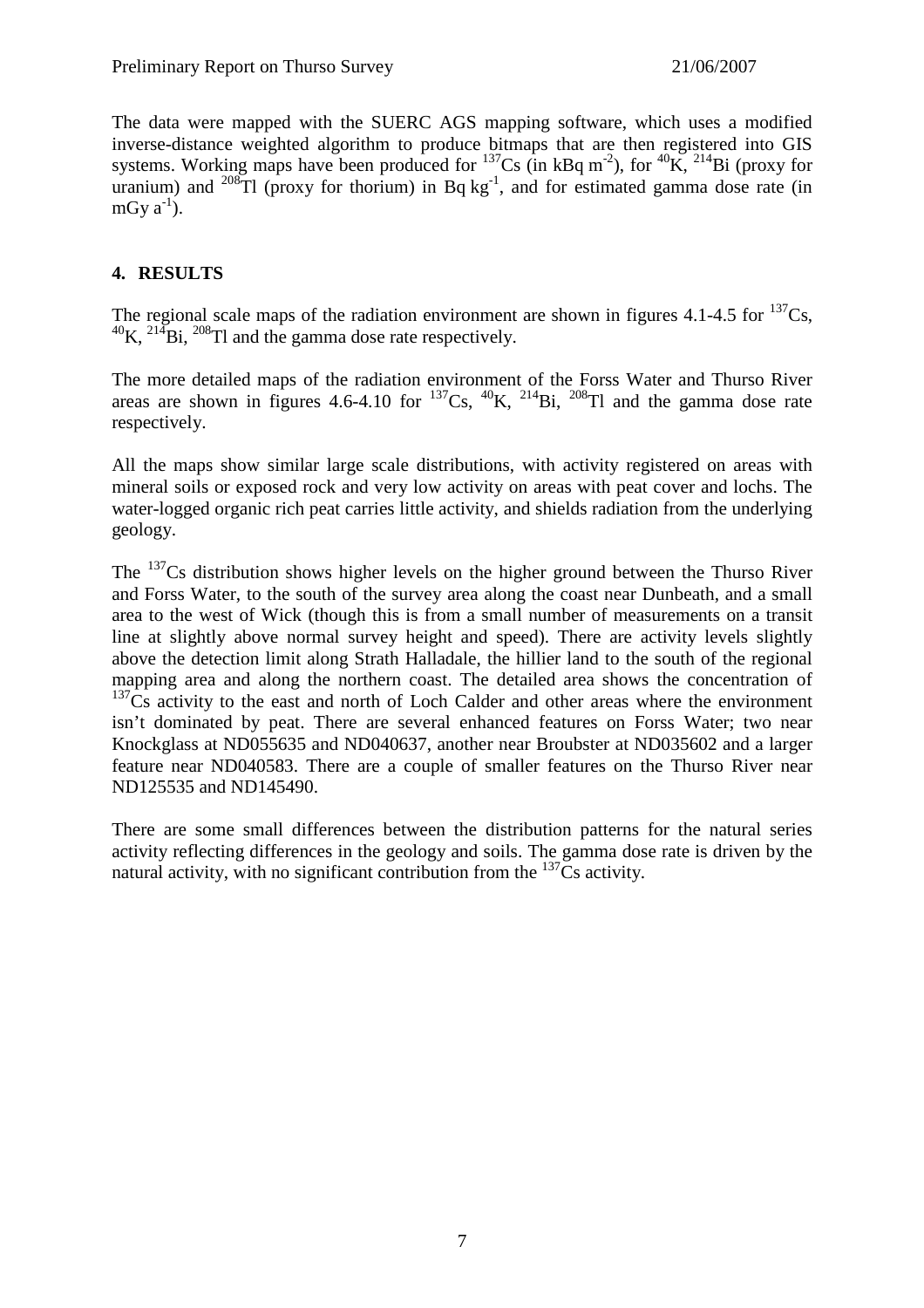

Figure 4.1: <sup>137</sup>Cs distribution in the Caithness region.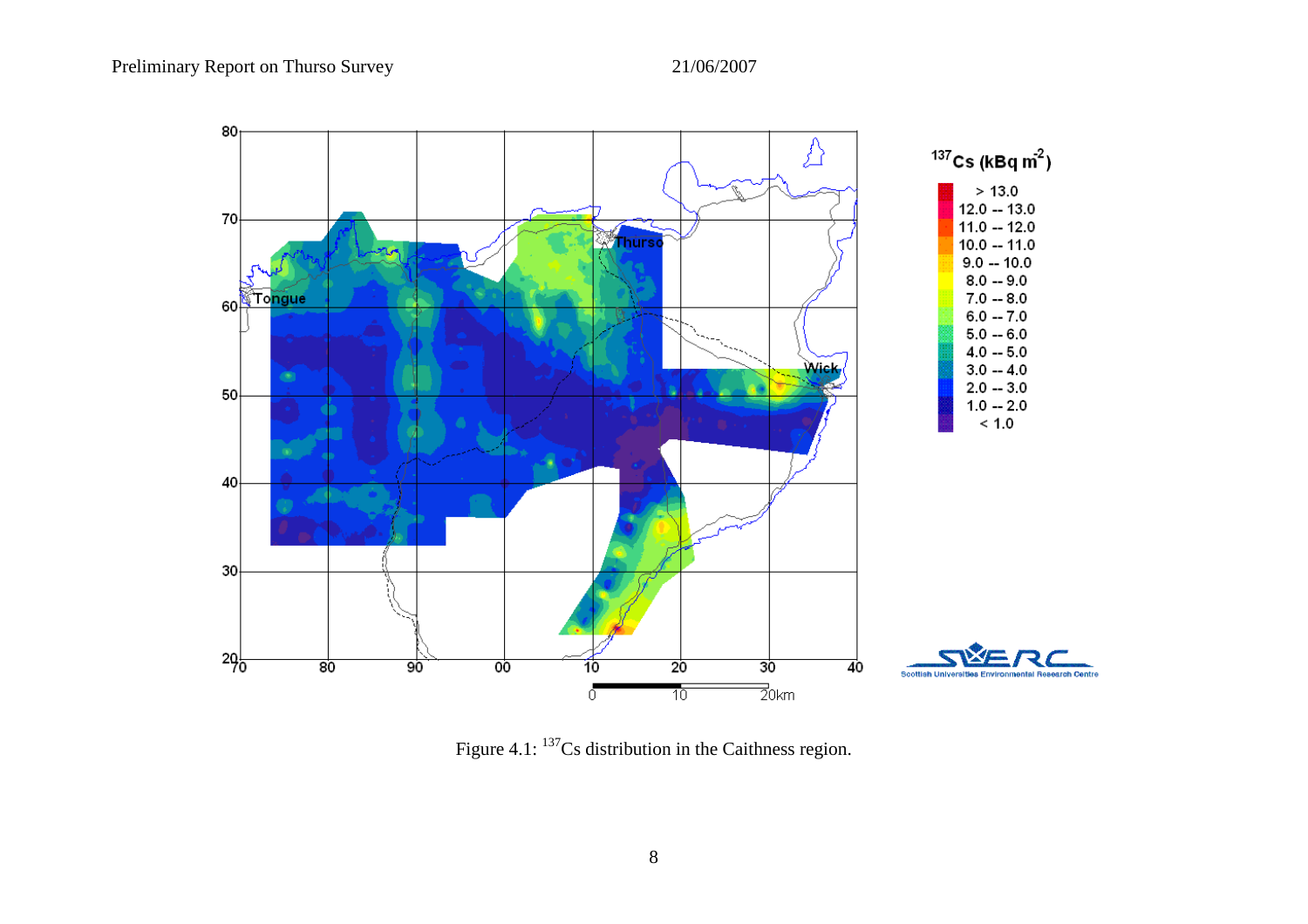

Figure 4.2: <sup>40</sup>K distribution in the Caithness region.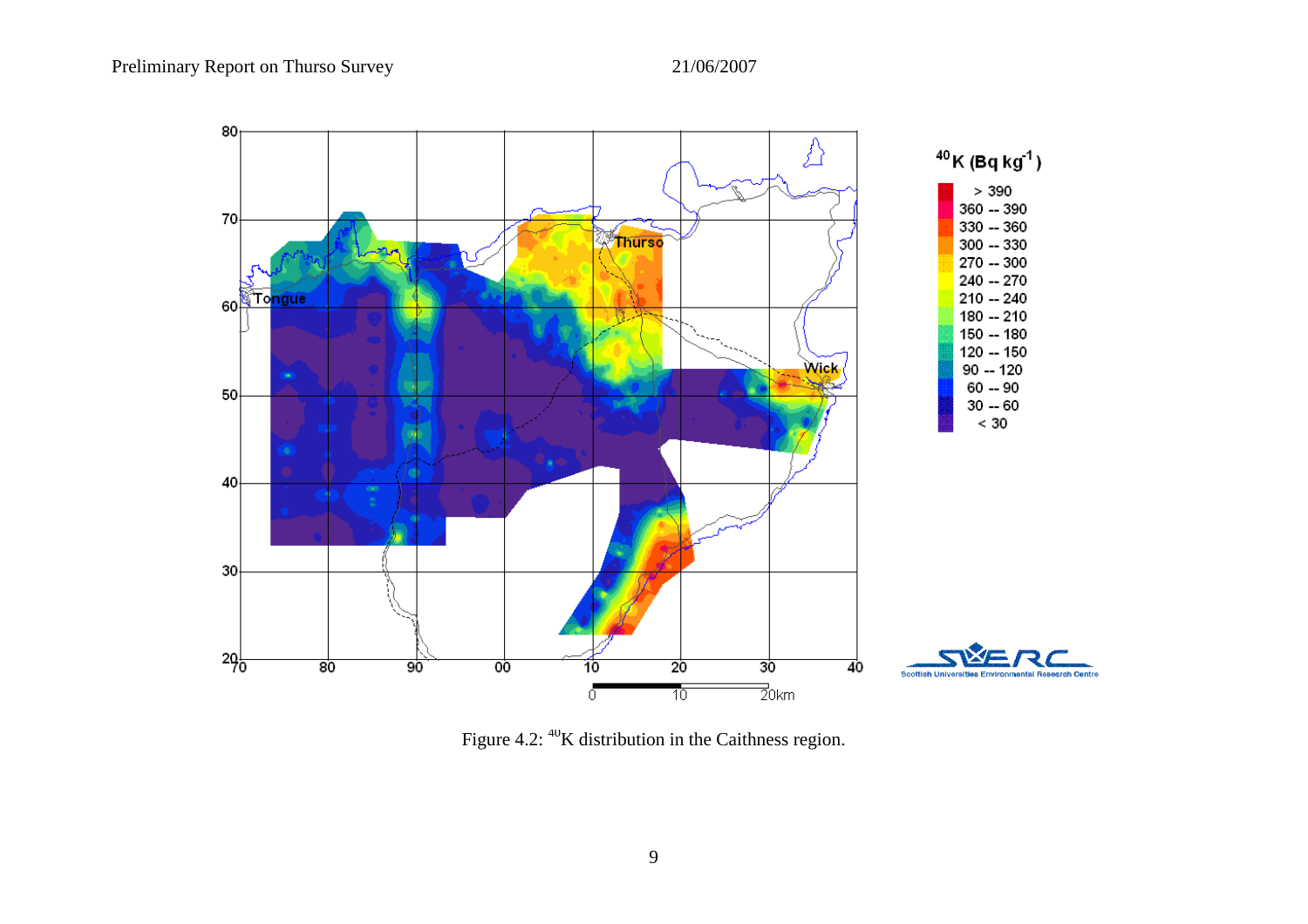

Figure 4.3: <sup>214</sup>Bi distribution in the Caithness region.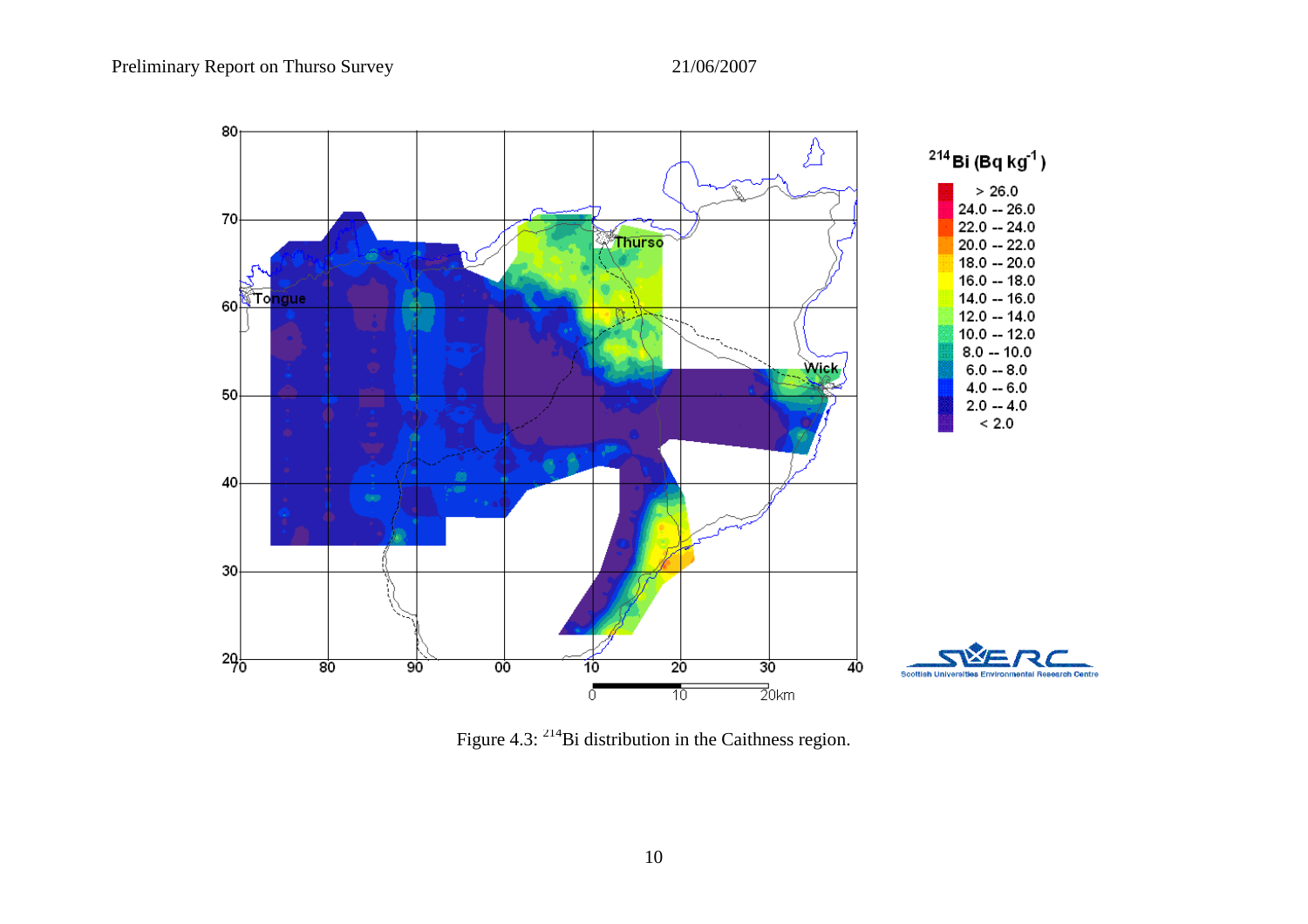

Figure 4.4: <sup>208</sup>Tl distribution in the Caithness region.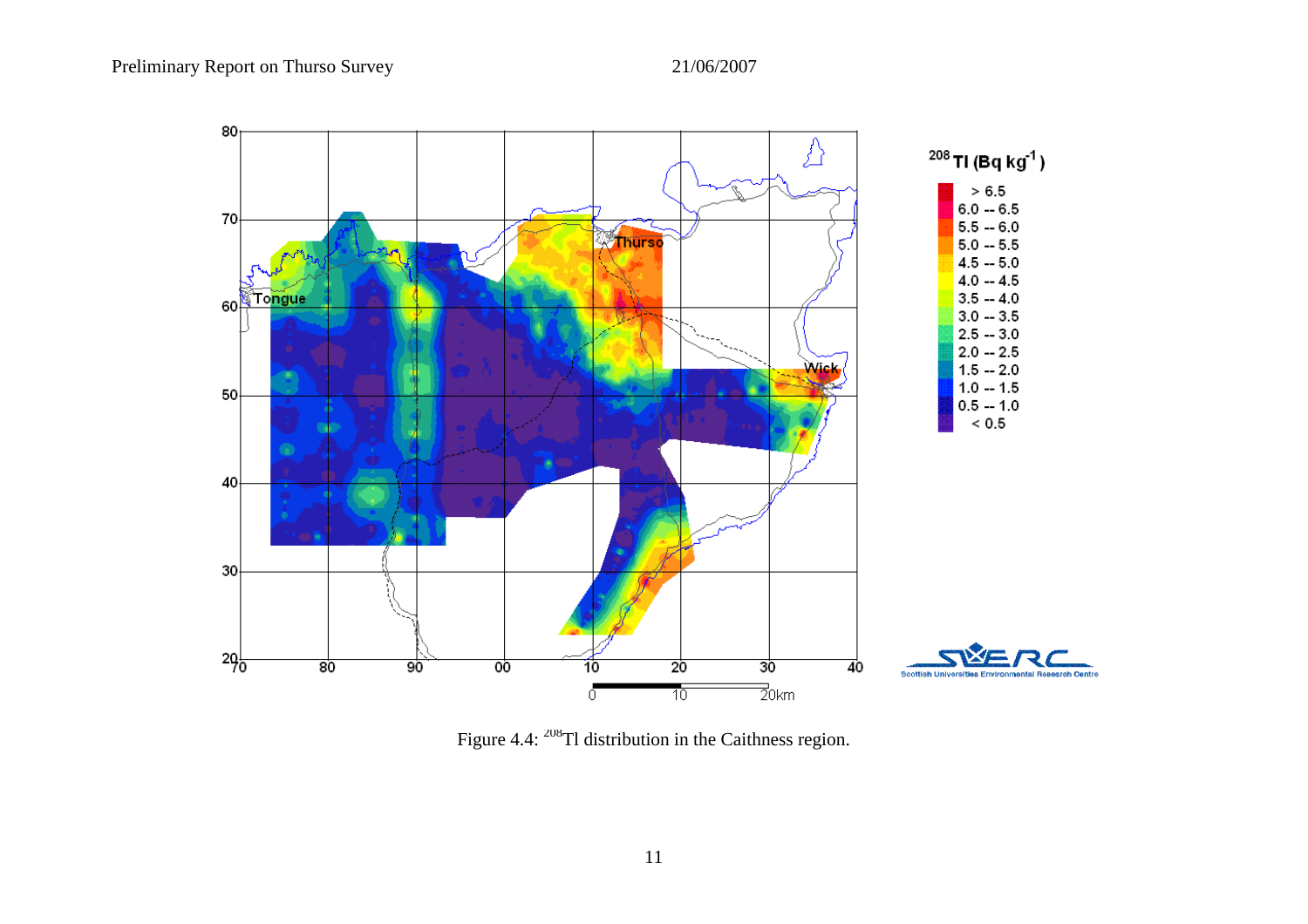

Figure 4.5: Gamma Dose Rate distribution in the Caithness region.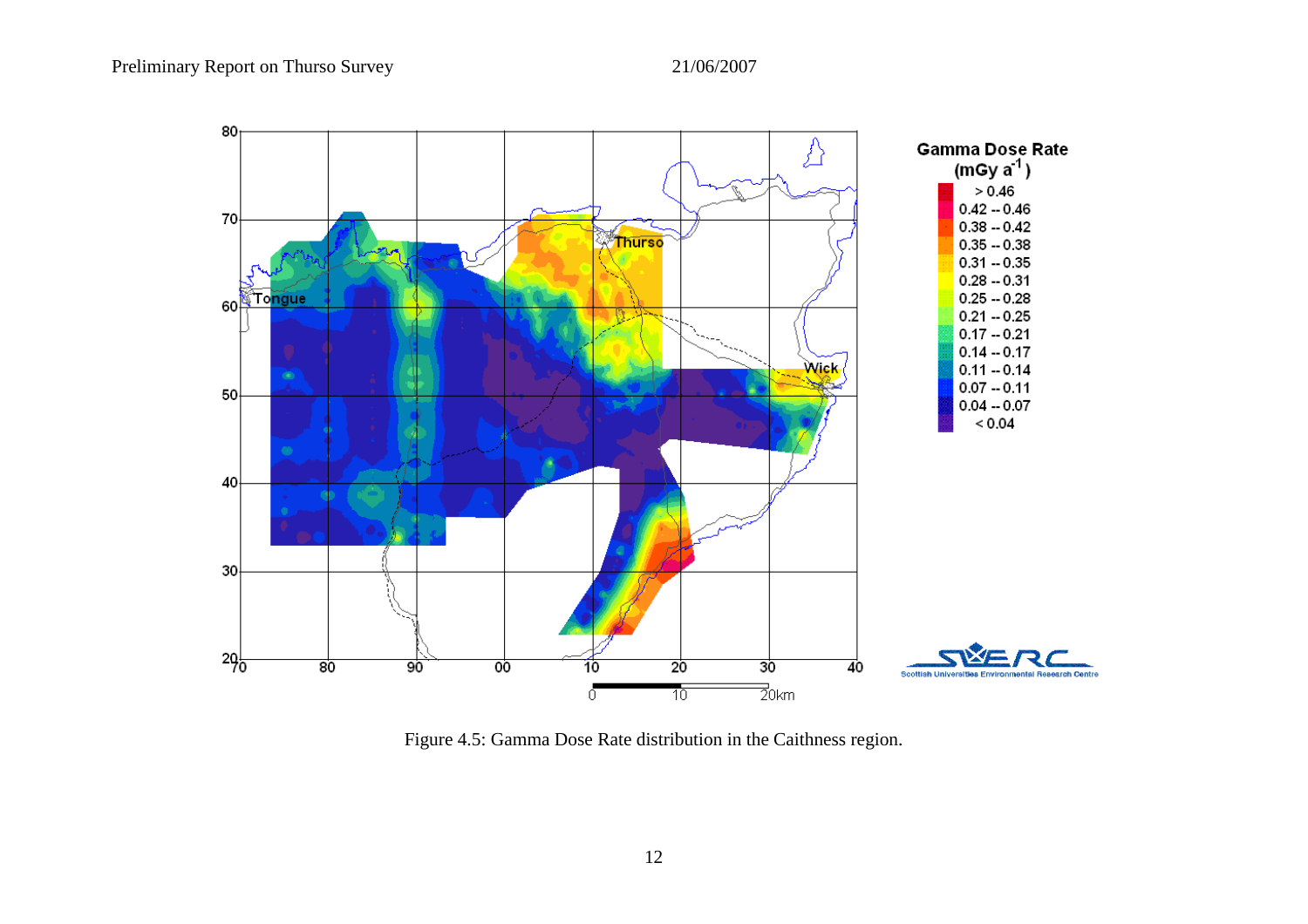

Figure 4.6: <sup>137</sup>Cs distribution in the area around Forss Water and the Thurso River.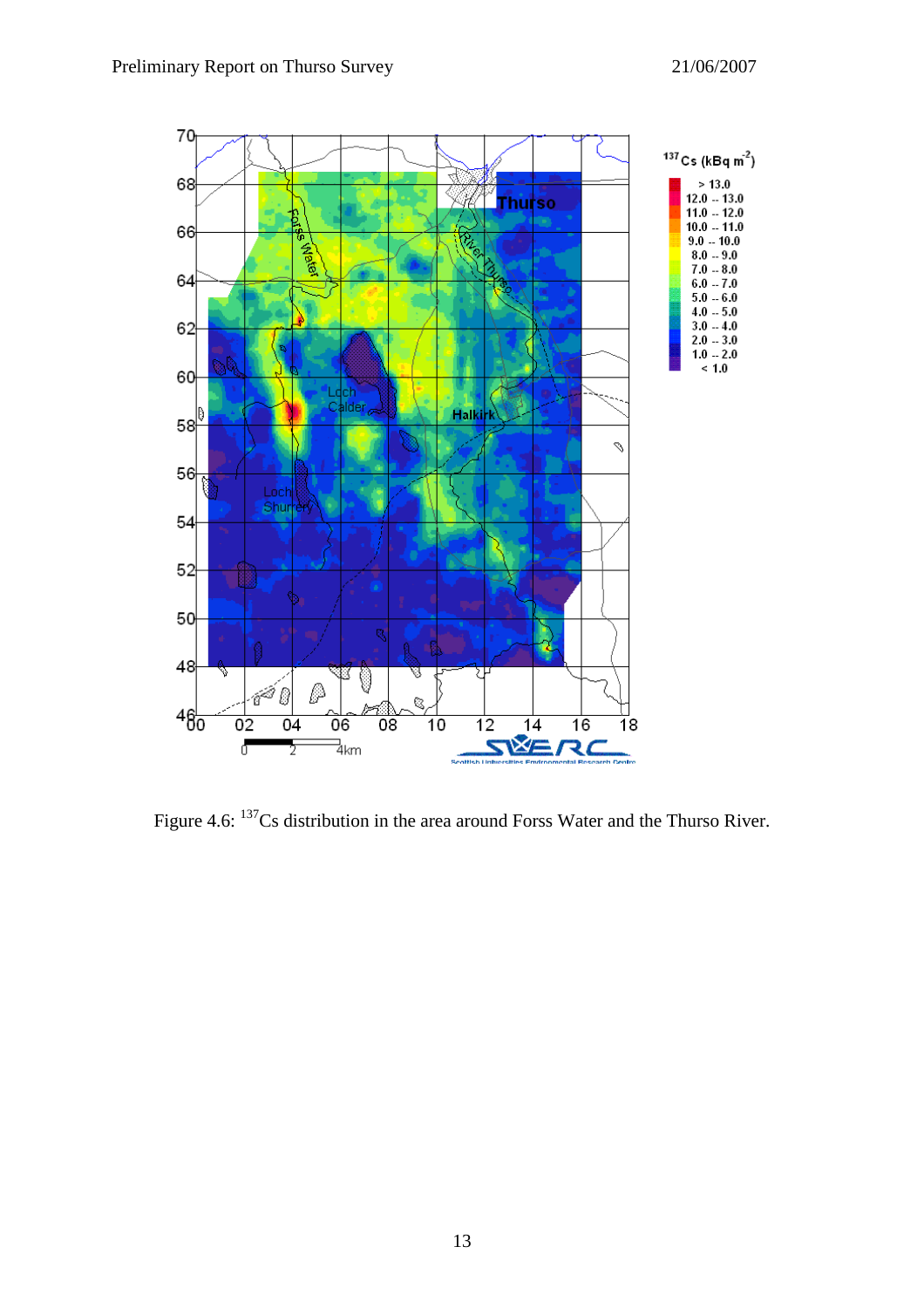

Figure 4.7: <sup>40</sup>K distribution in the area around Forss Water and the Thurso River.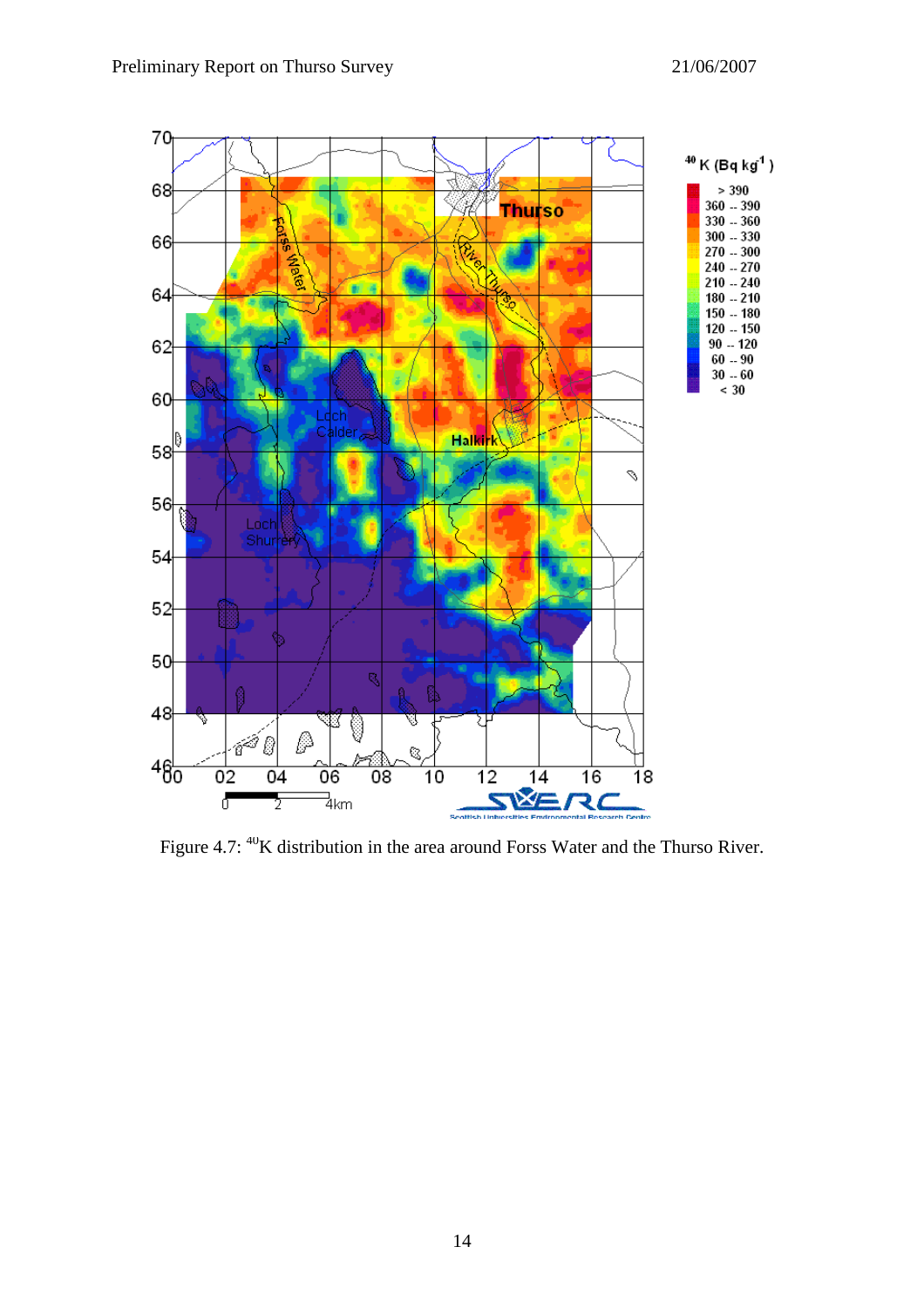

Figure 4.8: <sup>214</sup>Bi distribution in the area around Forss Water and the Thurso River.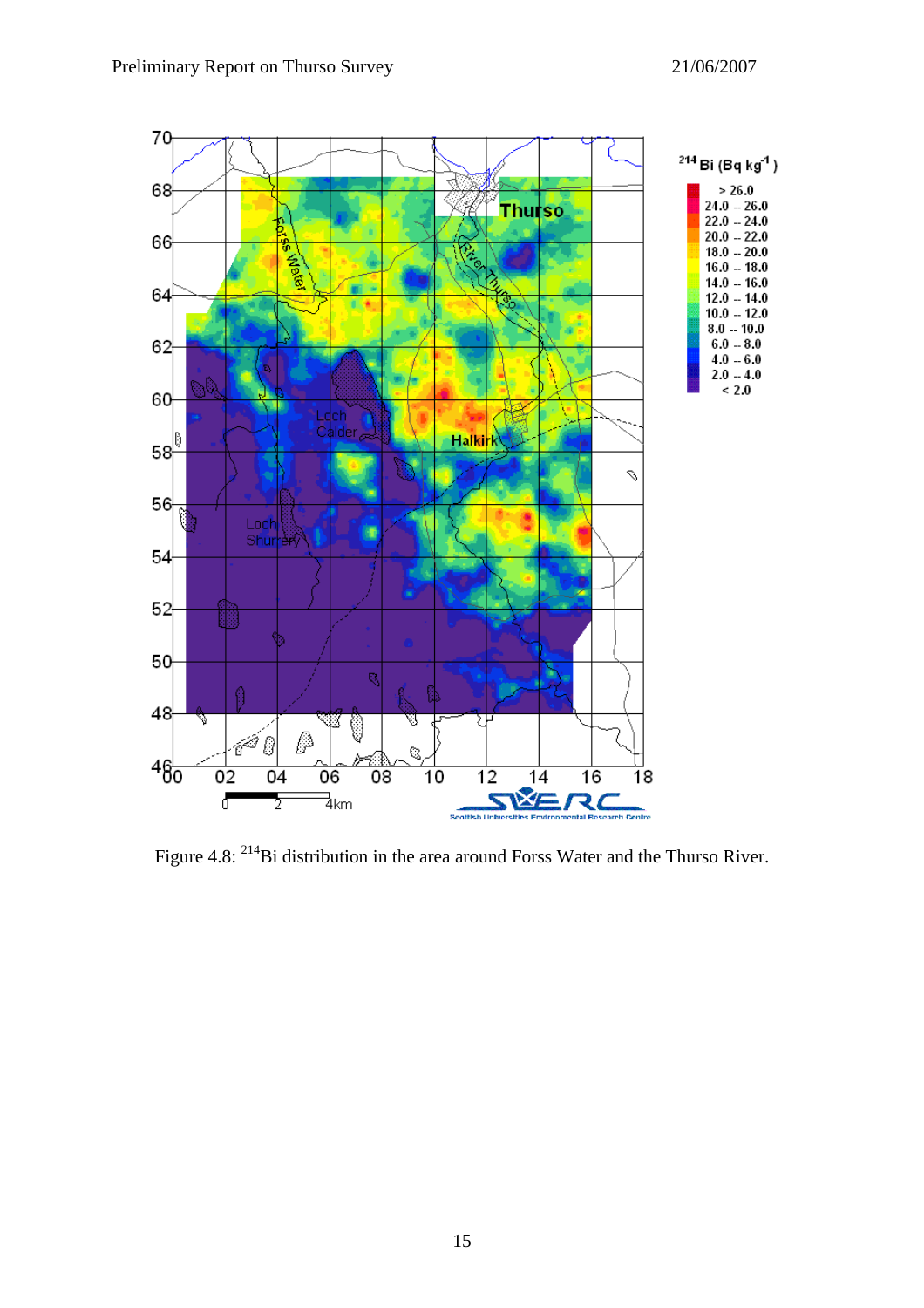

Figure 4.9: <sup>208</sup>Tl distribution in the area around Forss Water and the Thurso River.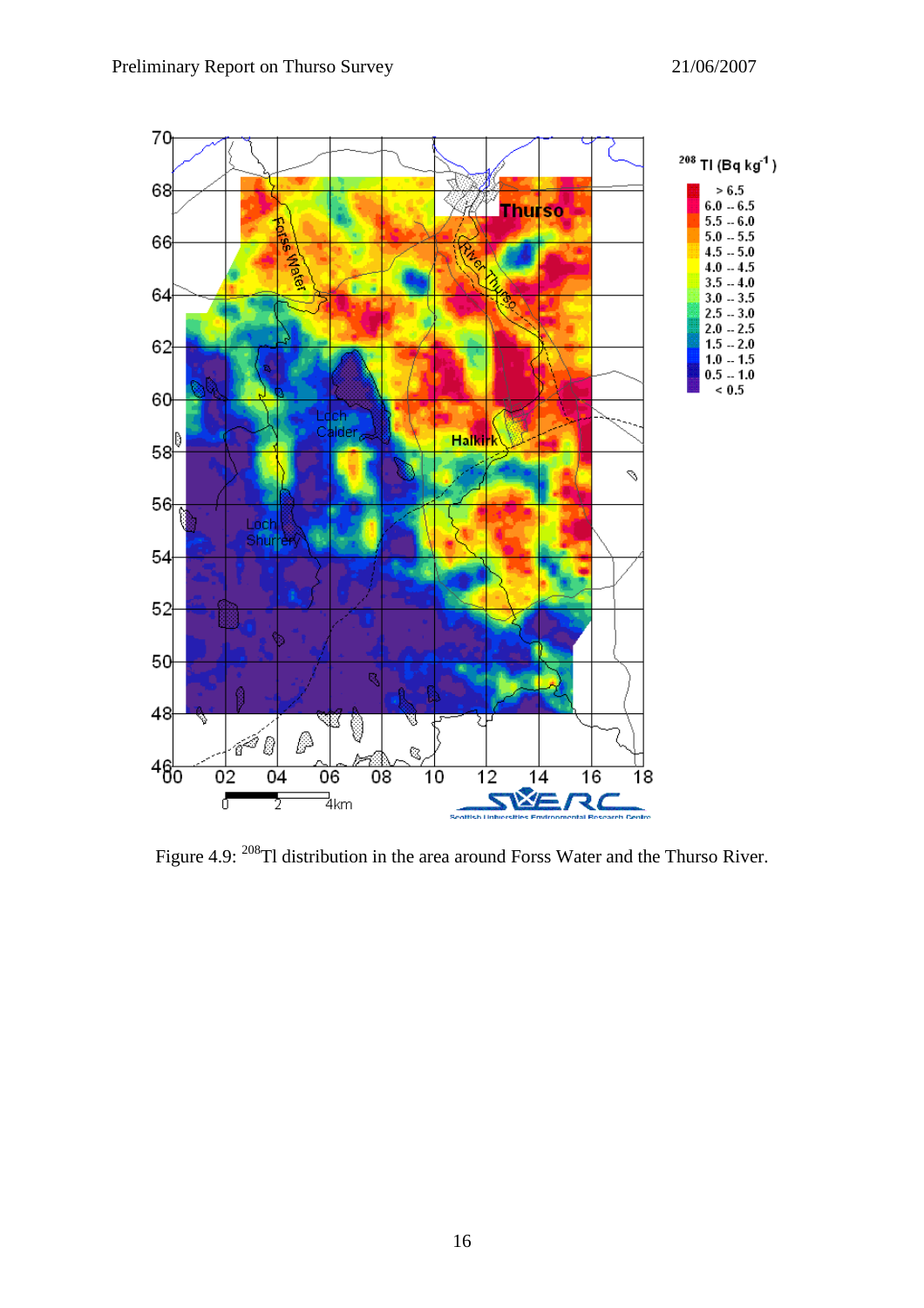

Figure 4.10: Gamma Dose Rate distribution in the area around Forss Water and the Thurso River.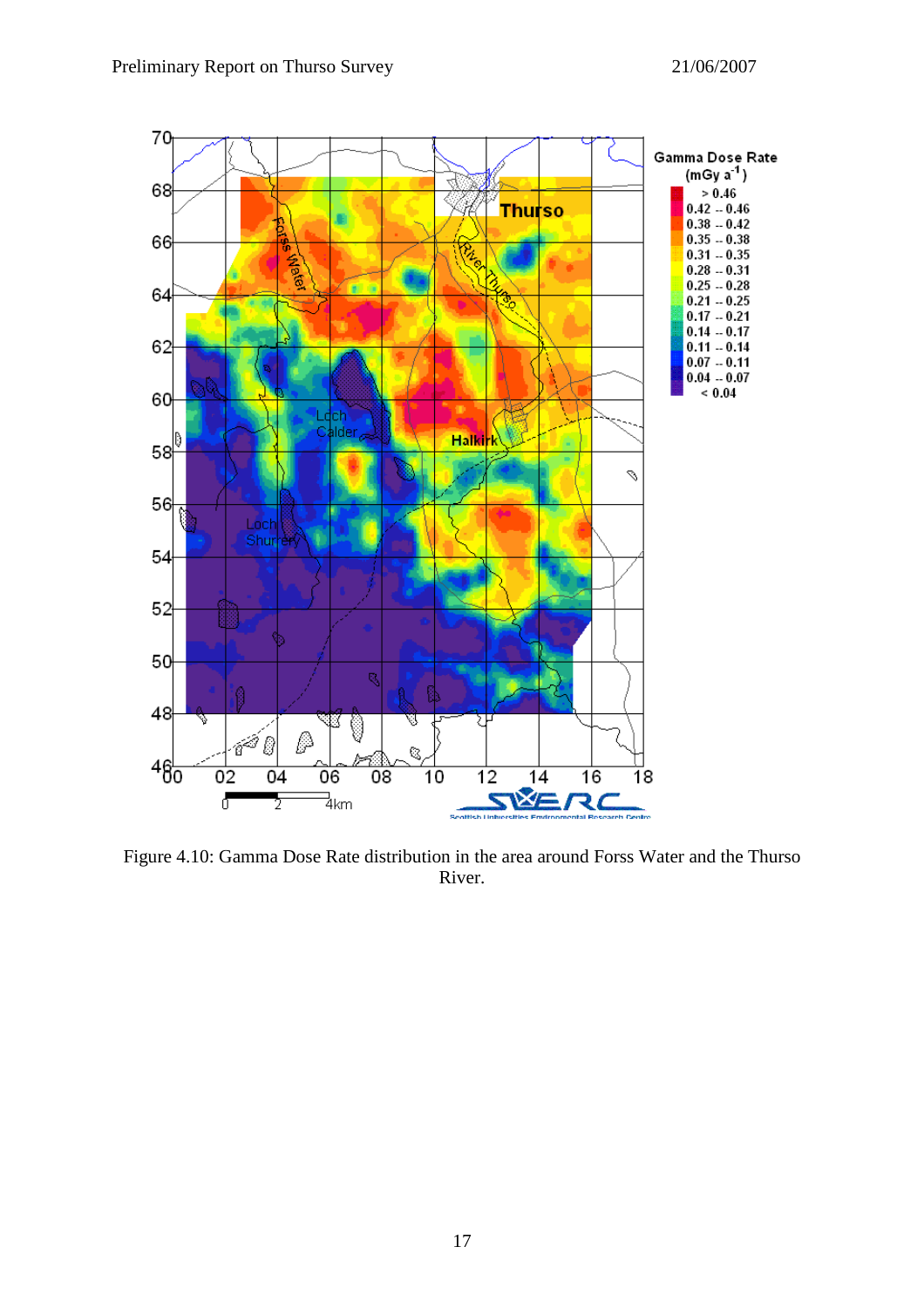#### **5. DISCUSSION AND CONCLUSIONS**

A brief airborne survey of part of Caithness has been conducted, giving data for the distribution of radioactivity on a regional scale at wide line spacing and more detailed data around the Forss Water and River Thurso. Data for naturally occurring  ${}^{40}$ K,  ${}^{214}$ Bi and  ${}^{208}$ Tl, anthropogenic  $137Cs$  and the gamma dose rate have been mapped for both the regional scale and detailed areas.

The region has considerable areas of saturated peat, which along with open water suppress radiation from underlying geology. The  $^{137}Cs$  data also show strongly suppressed signals from these areas indicating that any fallout on these areas has migrated down through the peat. Soil cores would need to be collected and analysed to determine whether any  $137Cs$ fallout on these areas is retained in the peat layers, or whether it was sufficiently mobile enough to have drained from these areas entirely.

In the detailed mapping area,  $137$ Cs activities of up to 10 kBq m<sup>-2</sup> have been observed on the drier land. These levels are consistent with Chernobyl fallout, though lower than those observed for Chernobyl fallout in other parts of Scotland where  $20-30$  kBq m<sup>-2</sup> are often recorded. The regional scale survey doesn't have sufficient coverage or detail to determine the fallout pattern over the wider area, and the suppression of radiation by the peat makes it impossible to evaluate the fallout on those areas from this data. There are some definite  $137\text{Cs}$ features on meander bends of Forss Water, and to a lesser extent on the River Thurso, that are associated with the accumulation of sediment carrying activity from elsewhere in the catchment areas.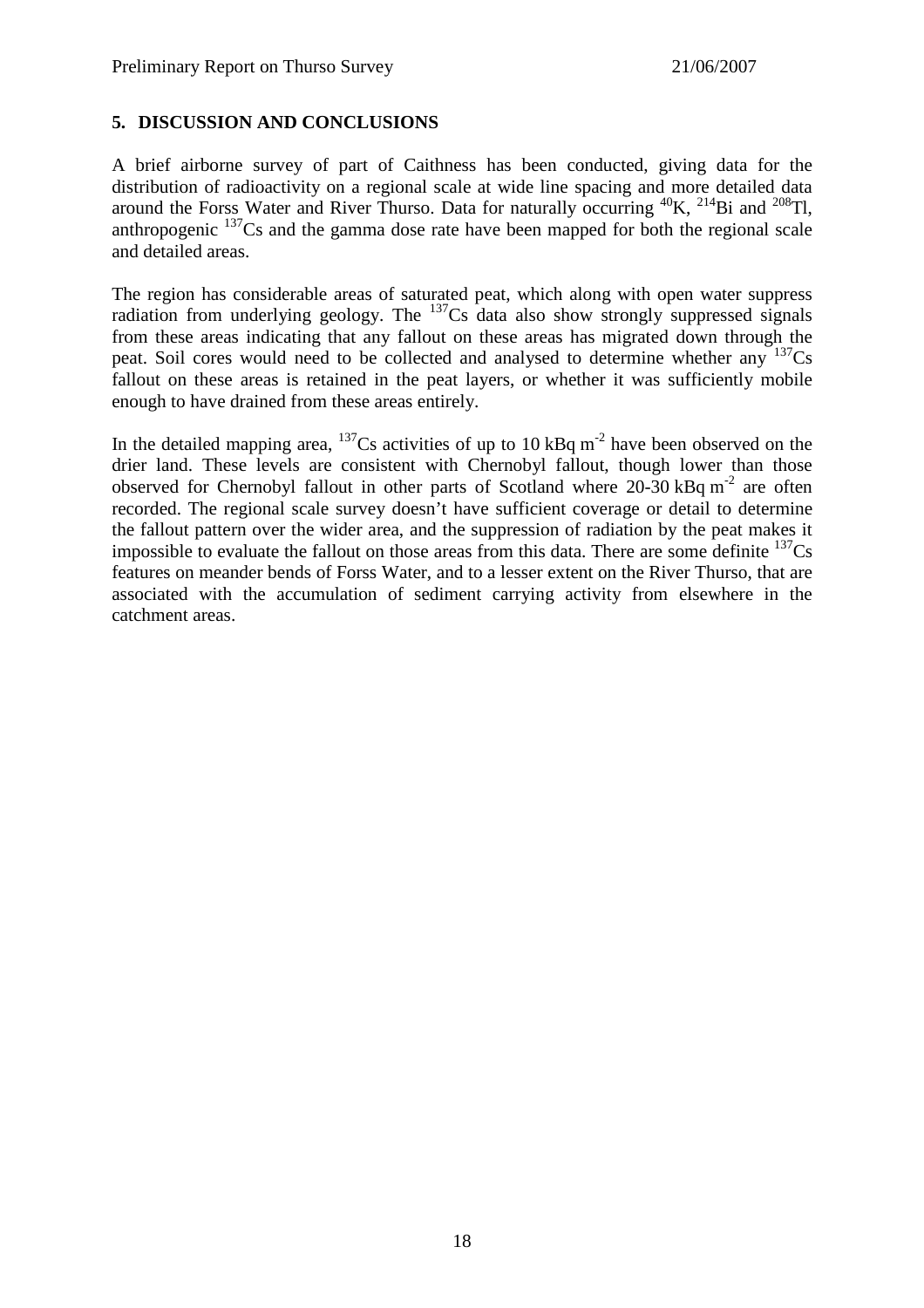#### **REFERENCES**

Allyson J.D., Sanderson, D.C.W. (2001). Spectral deconvolution and operational use of stripping ratios in airborne radiometrics. *Journal of Environmental Radioactivity* **53**, 351- 363.

Cresswell, A.J., Sanderson, D.C.W., White, D.C.  $(2006)$ .  $^{137}$ Cs measurement uncertainties and detection limits for airborne gamma spectrometry (AGS) data analysed using a spectral windows method. *Applied Radiation and Isotopes* **64**, 247-253.

Grasty, R.L., Holman, P.B., Blanchard, Y.B. (1991). *Transportable Calibration Pads For Ground and Airborne Gamma-ray Spectrometers.* Geological Survey of Canada 90-23.

IAEA (1991). *Airborne Gamma Ray Spectrometer Surveying.* IAEA Technical Report Series No. 323.

IAEA (2003). *Guidelines for Radioelement Mapping using Gamma Ray Spectrometry Data.*  IAEA-TECDOC-1363.

ICRU (1994). *Gamma-ray Spectrometry in the Environment.* ICRU Report No. 53.

Sanderson, D.C.W., Allyson, J.D., Tyler, A.N., Ni Riain, S., Murphy, S. (1993). *An Airborne Gamma Ray Survey of Parts of SW Scotland in February 1993. Final Report.* SURRC Report for Scottish Office Environment Department.

Sanderson, D.C.W., Allyson, J.D., Tyler, A.N. (1994a). Environmental applications of airborne gamma spectrometry. *Application of Uranium Exploration Data and Techniques in Environmental Studies*. IAEA-TECDOC-827, pp 71-91.

Sanderson, D.C.W., Allyson, J.D., Tyler, A.N. (1994b). Rapid quantification and mapping of radiometric data for anthropogenic and technologically enhanced natural nuclides. *Application of Uranium Exploration Data and Techniques in Environmental Studies*. IAEA-TECDOC-827, pp 197-216.

Sanderson, D.C.W., Cresswell, A.J., White, D.C., Murphy, S., McLeod, J. (2001). *Investigation of Spatial and Temporal Aspects of Airborne Gamma Spectrometry. Final Report.* SURRC report for DETR. DETR/RAS/01.001.

Sanderson, D.C.W., Cresswell, A.J., Lang, J.J. (eds) (2003). *An International Comparison of Airborne and Ground Based Gamma Ray Spectrometry. Results of the ECCOMAGS 2002 Exercise held 24th May to 4th June 2002, Dumfries and Galloway, Scotland.* University of Glasgow. ISBN 0 85261 783 6.

Tyler, A.N., Sanderson, D.C.W., Scott, E.M. (2000). The elusive topographic anomaly: empirical comparisons between airborne, in-situ and soil sample  $137Cs$  activity estimates across an upland valley. *Recent Applications and Developments in Mobile and Airborne Gamma Spectrometry.* Sanderson, D.C.W., Lang, J.J. (eds). University of Glasgow. ISBN 0 85261 685 6.